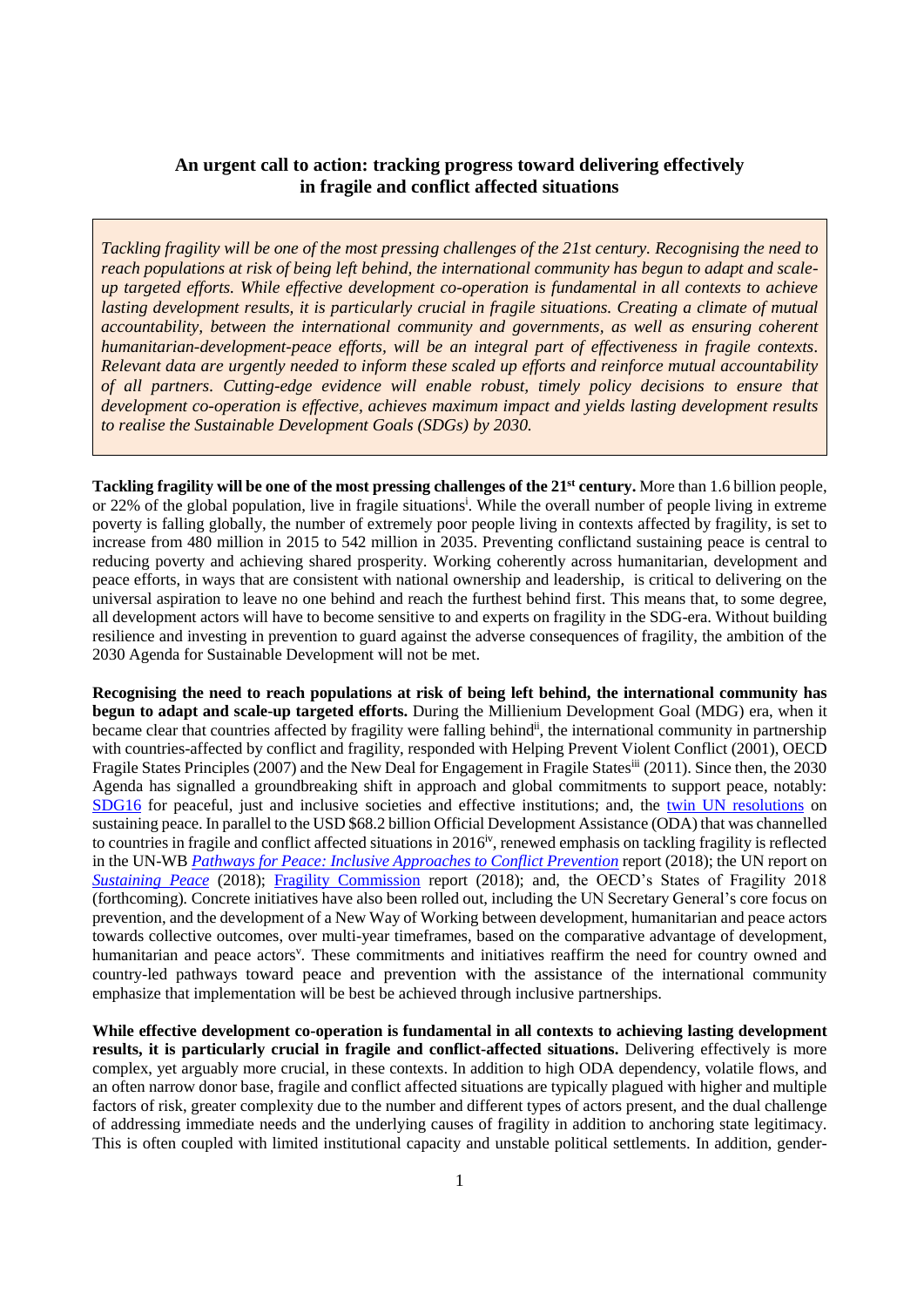specific burdens are heightened in fragile situations with women and girls facing increased risk of inequality. Humanitarian, development and peace actors must work coherently in these challenging environments if the overall co-operation effort is to be effective. Development assistance in fragile situations that does not adhere to effectiveness principles, is not only a missed opportunity to strengthen statebuilding efforts, build institutional capacity and accountability between government and their citizens, as well as between governments, citizens and international actors, but also it can be detrimental to the country's long-term development<sup>vi</sup>. Tracking progress toward delivering effectively in fragile and conflict affected situations must reflect these nuances, complexities and limitations, while also even-handedly promoting mutal accountability between all partners – government, civil society and the international community.

**Compelling data on effectiveness in fragile situations are urgently needed to inform ongoing efforts, reinforce mutual accountability of all partners, and enable the right decisions at the right time.** The international community has demonstrated its resolve to do things differently, with high-level commitments and initiatives providing the blueprint. To deliver on these ambitions by 2030, there is a need to strengthen mutual accountability in these contexts, and identify underlying determinants of success – to track in real time what works and what does not. The renewed attention in the SDGs context on data and review responds to a key lesson from the MDGs era – that real time tracking of progress is essential to ensure that collective action generates results. With 12 years left to reach the SDGs, this feedback loop of data and evidence must be put in place now.

**Responding to the need for data to inform action, a tailored approach to monitoring effectiveness of development co-operation in fragile situations will be collaboratively developed under the auspices of the**  Global Partnership for Effective Development Co-operation<sup>vii</sup>. This work will benefit from close engagement from diverse stakeholders, together with relevant policy networks including the members of the International Dialogue on Peacebuilding and Statebuilding<sup>viii</sup>. Drawing on the Partnership's established methodology to track effective development co-operation, experts, representatives from developing countries, key development partners, and civil society will convene in an open working group (see Annex I). Within the context of adapting existing Global Partnership monitoring, the open working group will map key challenges and actions for delivering effectively and coherently in fragile and conflict affected situations. Where current monitoring efforts do not suffice and data are needed to inform scaled efforts, a tailored approach to monitoring effectiveness in fragile situations will be developed and finetuned based on open consultation and light country testing. The result will be shared with the international community at the 2019 Global Partnership Senior Level Meeting, to be held in the margins of the 2019 HLPF in July, which will have a focus on SDG16.

## **Draft timeline**



 $\,$ <sup>i</sup> The OECD 2016 States of Fragility report defines fragility as the combination of exposure to risk in five areas – economic, environmental, political, social and security – and the insufficient capacity of the state or system to manage, absorb or mitigate those risks. Since their inception in 2005, the States of Fragility Series has helped underpin better understanding of the relationship between fragility and development, and to provide data on resource and financial flows that exist to address fragility's underlying drivers.